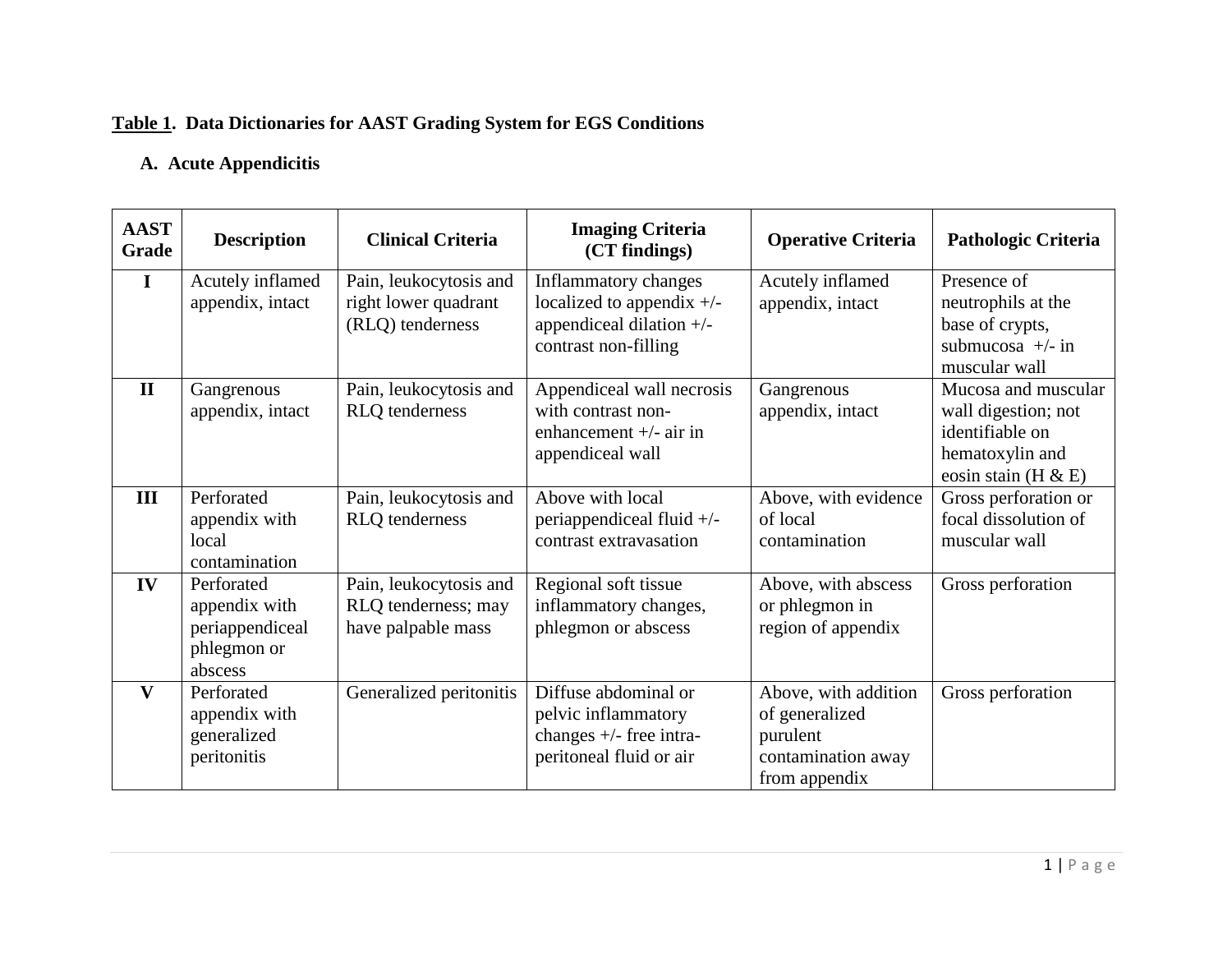### **B. Breast Infections**

| <b>AAST</b><br>Grade | <b>Description</b>                                  | <b>Clinical Criteria</b>                                                                                                                | <b>Imaging Criteria</b><br>(US or CT findings)                                                                                                                       | <b>Operative Criteria</b>                                                                                                                                                                               | <b>Pathologic Criteria</b>                                                                                       |
|----------------------|-----------------------------------------------------|-----------------------------------------------------------------------------------------------------------------------------------------|----------------------------------------------------------------------------------------------------------------------------------------------------------------------|---------------------------------------------------------------------------------------------------------------------------------------------------------------------------------------------------------|------------------------------------------------------------------------------------------------------------------|
| $\bf{I}$             | <b>Breast cellulitis</b>                            | Erythema, induration,<br>edema, pain,<br>tenderness                                                                                     | Inflammation without fluid<br>collection                                                                                                                             | N/A                                                                                                                                                                                                     | N/A                                                                                                              |
| $\mathbf{I}$         | Simple abscess                                      | Single, small abscess<br>without loculations;<br>not involving the<br>nipple/areolar<br>complex                                         | Single well circumscribed<br>fluid collection within<br>breast tissue, not involving<br>nipple/areolar complex                                                       | Single, well<br>circumscribed fluid<br>collection within<br>breast tissue, not<br>involving nipple/<br>areola complex                                                                                   | Acute inflammation<br>limited to breast<br>tissue                                                                |
| III                  | Complex abscess                                     | Large abscess with<br>multiple loculations,<br>multiple abscesses, or<br>abscess involving<br>nipple/areola complex;<br>lymphadenopathy | Multiple separate fluid<br>collections or single large<br>collection with multiple<br>loculations within breast<br>tissue or involvement of<br>nipple/areola complex | Multiple separate<br>fluid collections or<br>single large collection<br>with multiple<br>loculations within<br>breast tissue, or<br>involvement of<br>nipple/areola<br>complex; enlarged<br>lymph nodes | Acute inflammation<br>limited to breast<br>tissue with cultures<br>positive for<br>organism if available         |
| IV                   | <b>Breast abscess</b><br>with axillary<br>extension | Breast abscess with<br>ipsilateral lymph-<br>adenopathy,<br>thrombophlebitis,<br>lymphangitis                                           | Fascial plane thickening<br>with enhancement;<br>evidence of lymph-<br>adenopathy on US or CT                                                                        | Above, plus axillary<br>fluid collections,<br>extension of<br>inflammatory<br>changes well beyond<br>the abscesses                                                                                      | Acute inflammation<br>of breast tissue and<br>axillary lymph nodes<br>with cultures<br>positive for<br>organisms |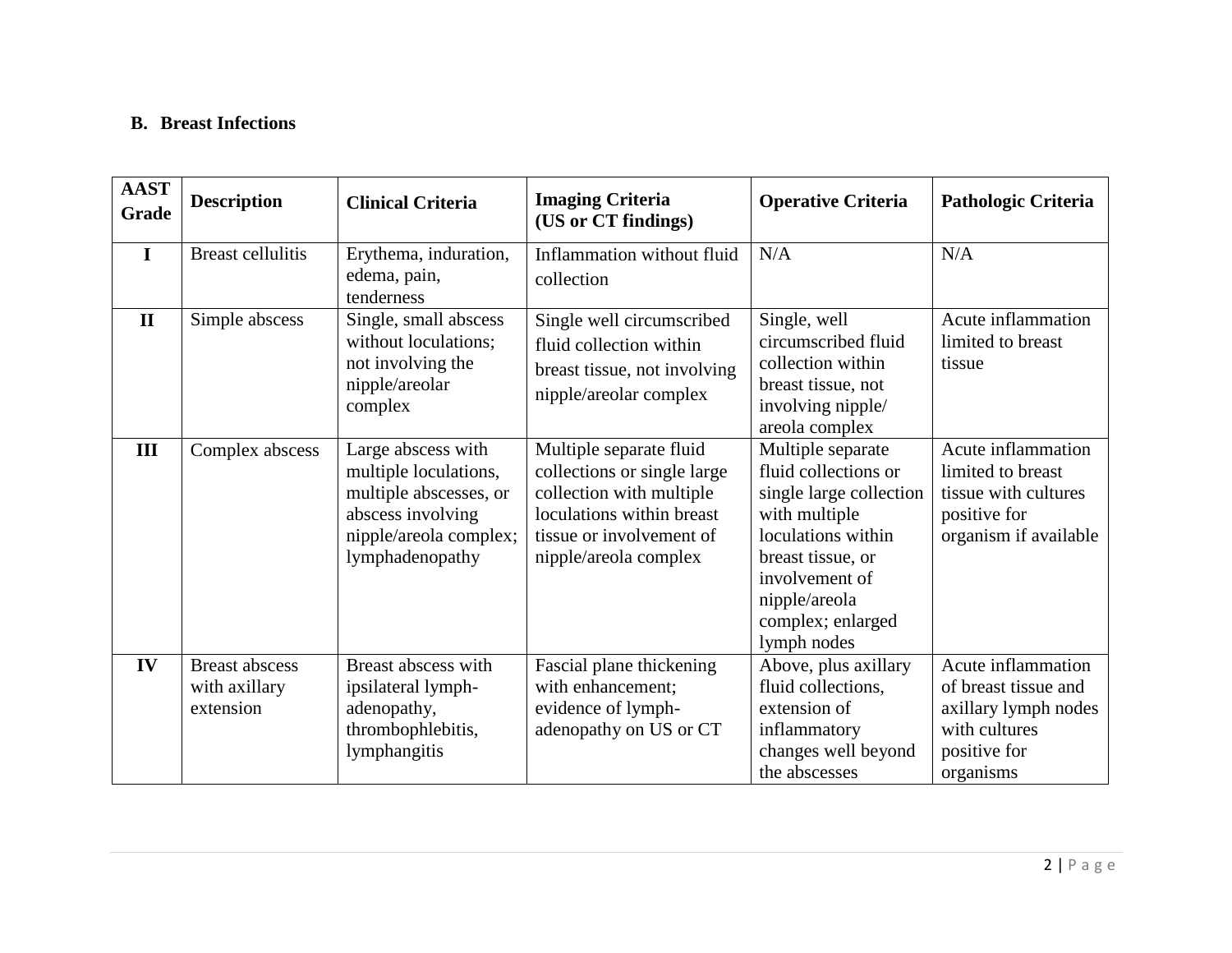| Breast abscess  | Above, plus erosion   | Above, plus inflammatory  | Above, with erosion   | Acute inflammation    |
|-----------------|-----------------------|---------------------------|-----------------------|-----------------------|
| with chest wall | into chest wall       | changes in the chest wall | into chest wall       | involving chest wall, |
| involvement     | muscles or ribs or    | muscles, ribs or pleural  | muscles or ribs or    | fascia, muscles or    |
|                 | pleural space, or     | space                     | pleural space, or     | ribs with or without  |
|                 | necrotizing fasciitis |                           | necrotizing fasciitis | necrosis and cultures |
|                 |                       |                           |                       | positive for          |
|                 |                       |                           |                       | organisms             |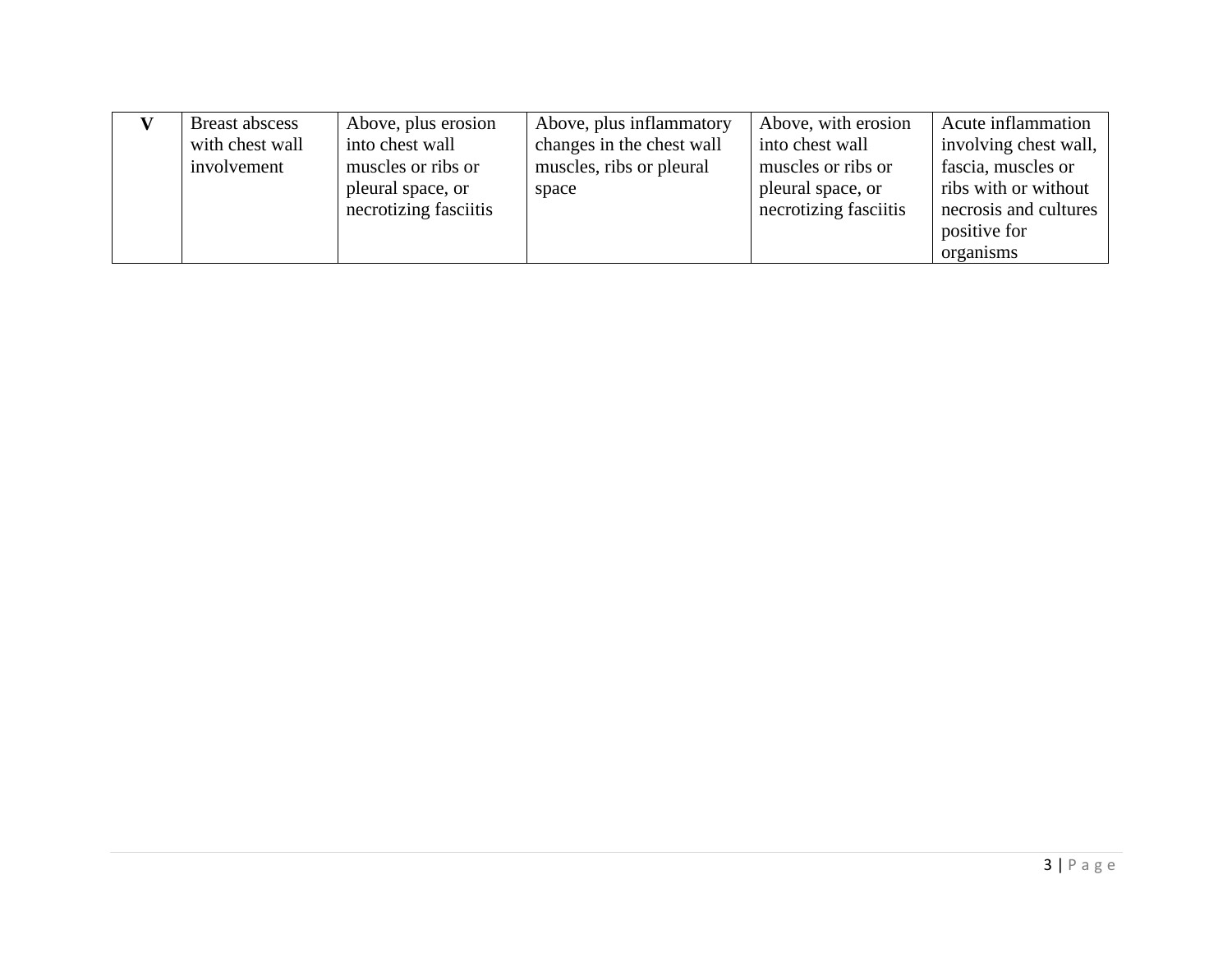# **C. Acute Cholecystitis**

| <b>AAST</b><br>Grade | <b>Description</b>                                                                    | <b>Clinical Criteria</b>                                                                                         | <b>Imaging Criteria</b><br>(CT/US/HIDA findings)                                                                                                                                  | <b>Operative Criteria</b>                                                                  | Pathologic Criteria                                                                                                           |
|----------------------|---------------------------------------------------------------------------------------|------------------------------------------------------------------------------------------------------------------|-----------------------------------------------------------------------------------------------------------------------------------------------------------------------------------|--------------------------------------------------------------------------------------------|-------------------------------------------------------------------------------------------------------------------------------|
| I                    | Acute<br>cholecystitis                                                                | Right upper quadrant<br>(RUQ) or epigastric<br>pain; Murphy's Sign;<br>leukocytosis                              | Wall thickening;<br>distention; gallstones or<br>sludge; pericholecystic<br>fluid; non-visualization of<br>gallbladder (GB) on<br>hepatobiliary iminodiacetic<br>acid (HIDA) scan | Inflammatory<br>changes localized to<br>GB; wall thickening;<br>distention; gallstones     | Acute inflammatory<br>changes in the GB<br>wall without necrosis<br>or pus                                                    |
| $\mathbf{I}$         | GB empyema or<br>gangrenous<br>cholecystitis or<br>emphysematous<br>cholecystitis     | RUQ or epigastric<br>pain; Murphy's Sign;<br>leukocytosis                                                        | Above, plus air in GB<br>lumen, wall or in the<br>biliary tree; focal mucosal<br>defects without frank<br>perforation                                                             | Distended GB with<br>pus or hydrops;<br>necrosis or gangrene<br>of wall; not<br>perforated | Above, plus pus in<br>the GB lumen;<br>necrosis of GB wall;<br>intramural abscess;<br>epithelial sloughing;<br>no perforation |
| III                  | GB perforation<br>with local<br>contamination                                         | Localized peritonitis<br>in RUQ                                                                                  | <b>HIDA</b> with focal<br>transmural defect,<br>extraluminal fluid<br>collection or radiotracer<br>but limited to RUQ                                                             | Perforated GB wall<br>(non-iatrogenic) with<br>bile outside the GB<br>but limited to RUQ   | Necrosis with<br>perforation of the GB<br>wall (non-iatrogenic)                                                               |
| IV                   | GB perforation<br>with perichole-<br>cystic abscess or<br>gastrointestinal<br>fistula | Localized peritonitis at<br>multiple locations;<br>abdominal distention<br>with symptoms of<br>bowel obstruction | Abscess in RUQ outside<br>GB; bilio-enteric fistula;<br>gallstone ileus                                                                                                           | Pericholecystic<br>abscess; bilio-enteric<br>fistula; gallstone ileus                      | Necrosis with<br>perforation of the GB<br>wall (non-iatrogenic)                                                               |
| V                    | GB perforation<br>with generalized<br>peritonitis                                     | Above, with<br>generalized peritonitis                                                                           | Free intra-peritoneal bile                                                                                                                                                        | Above, plus<br>generalized<br>peritonitis                                                  | Necrosis with<br>perforation of the GB<br>wall (non-iatrogenic)                                                               |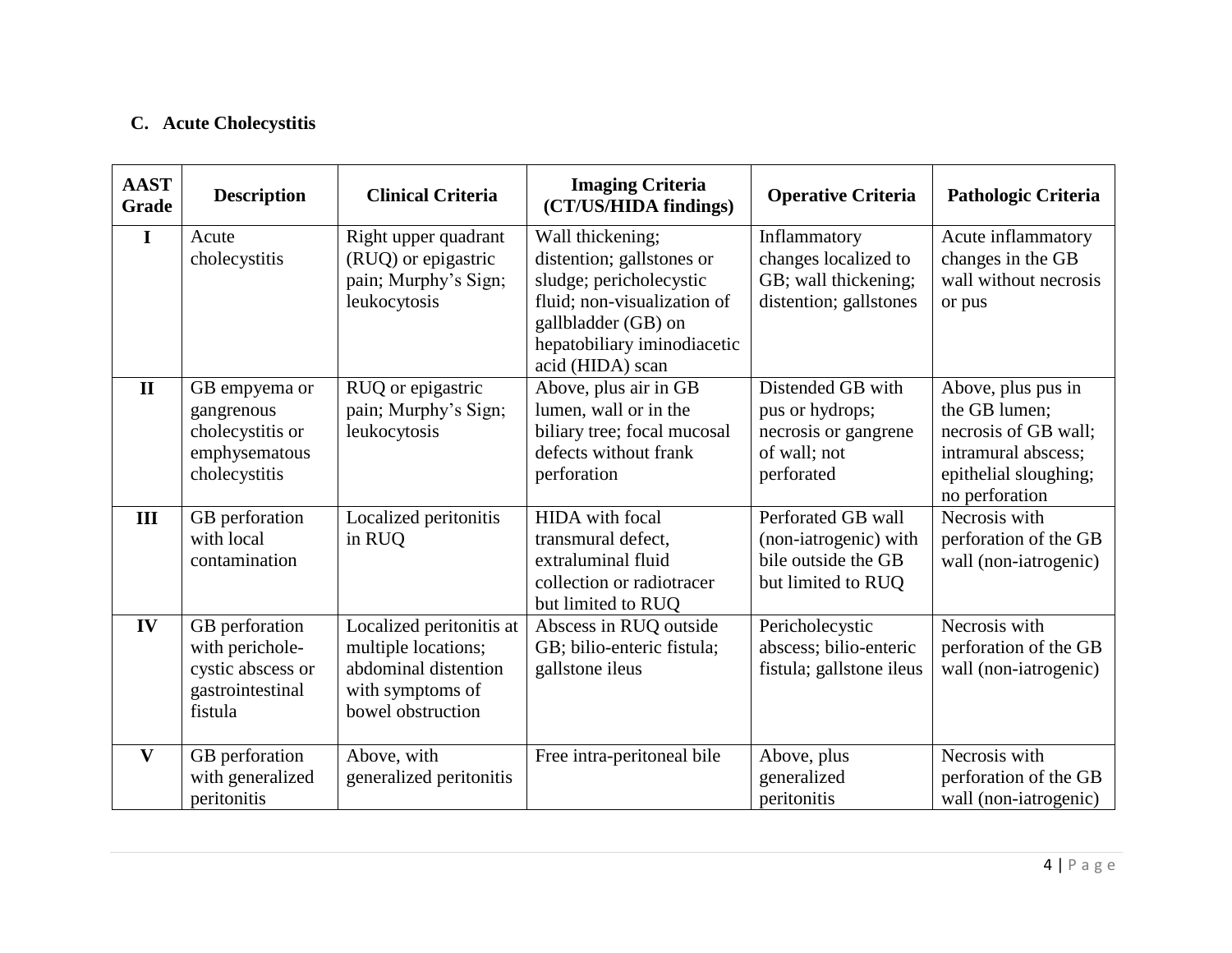### **D. Acute Diverticulitis of the Colon**

| <b>AAST</b><br>Grade | <b>Description</b>                                                         | <b>Clinical Criteria</b>                                                  | <b>Imaging Criteria</b><br>(CT findings)                               | <b>Operative Criteria</b>                                           | <b>Pathologic Criteria</b>                        |
|----------------------|----------------------------------------------------------------------------|---------------------------------------------------------------------------|------------------------------------------------------------------------|---------------------------------------------------------------------|---------------------------------------------------|
| I                    | Colonic<br>inflammation                                                    | Pain; leukocytosis;<br>minimal or no<br>tenderness                        | Mesenteric stranding;<br>colon wall thickening                         | N/A                                                                 | N/A                                               |
| $\mathbf{H}$         | Colon micro-<br>perforation or<br>pericolic<br>phlegmon without<br>abscess | Local tenderness<br>(single or multiple)<br>areas) without<br>peritonitis | Pericolic phlegmon;<br>foci of air (single or<br>multiple); no abscess | Pericolic phlegmon<br>with no abscess                               | Inflamed colon with<br>microscopic<br>perforation |
| III                  | Localized<br>pericolic abscess                                             | Localized peritonitis                                                     | Pericolic abscess                                                      | Pericolic abscess                                                   | Inflamed colon with<br>perforation                |
| IV                   | Distant and/or<br>multiple abscesses                                       | Localized peritonitis at<br>multiple locations                            | Abscess or phlegmon<br>away from the colon                             | Abscess or phlegmon<br>away from the colon                          | Inflamed colon with<br>perforation                |
| V                    | Free colonic<br>perforation with<br>generalized<br>peritonitis             | Generalized peritonitis                                                   | Free air and free fluid                                                | Perforation with<br>generalized fecal and<br>purulent contamination | Inflamed colon with<br>perforation                |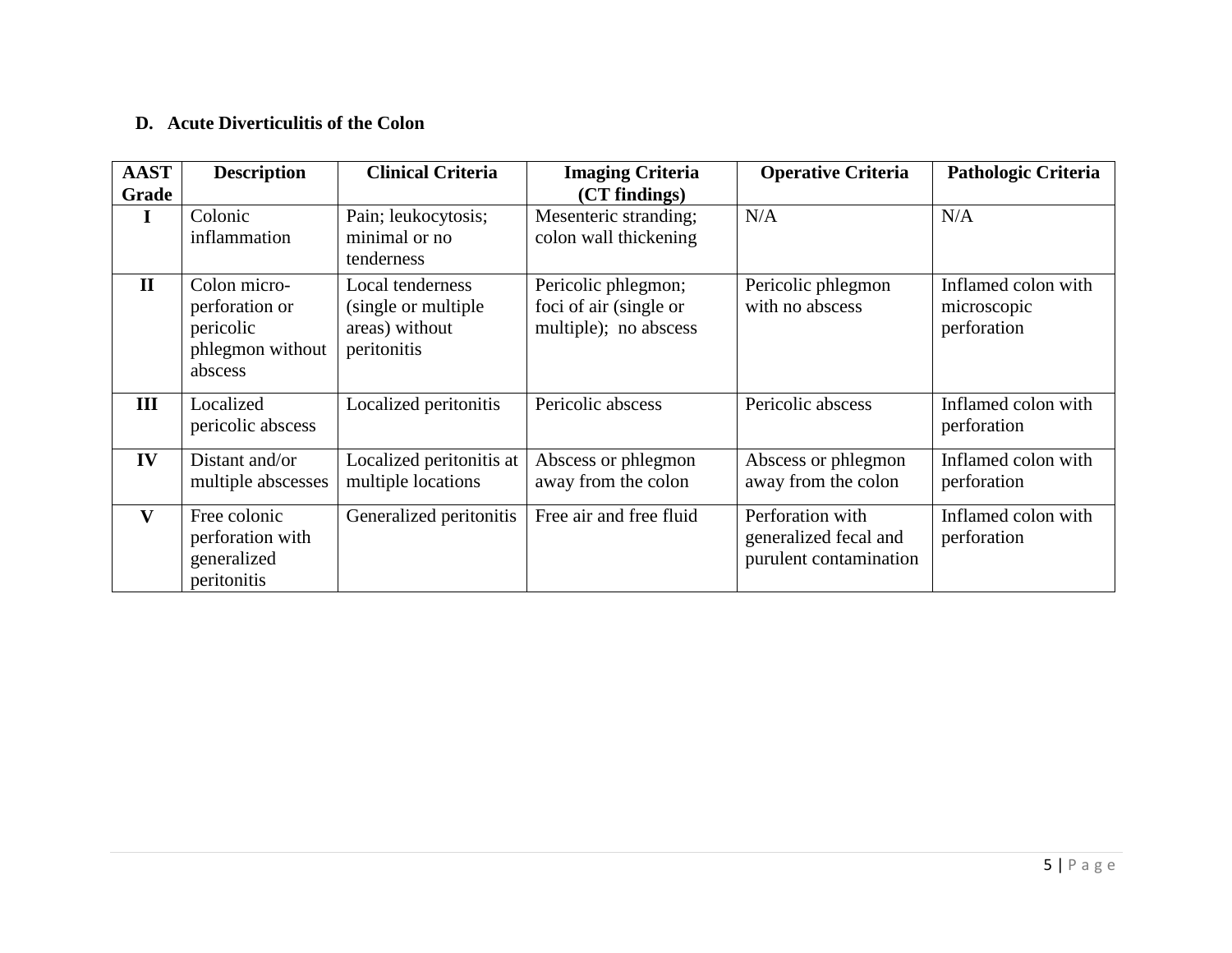# **E. Esophageal Perforation**

| <b>AAST</b>  | <b>Description</b>                                      | <b>Clinical Criteria</b>                                                              | Imaging and/or                               | <b>Operative Criteria</b>                                                                                                     | Pathologic criteria                                                                                      |
|--------------|---------------------------------------------------------|---------------------------------------------------------------------------------------|----------------------------------------------|-------------------------------------------------------------------------------------------------------------------------------|----------------------------------------------------------------------------------------------------------|
| Grade        |                                                         |                                                                                       | endoscopic criteria                          |                                                                                                                               |                                                                                                          |
| I            | Mucosal tear                                            | Dysphagia; chest pain,<br>upper abdominal pain<br>or back pain; breathing<br>problems | No abnormality or<br>possible intramural air | Preservation of normal<br>anatomy with<br>dissection required to<br>identify inflammation                                     | Partial thickness or<br>mucosal tear                                                                     |
| $\mathbf{I}$ | Full thickness<br>tear with<br>minimal<br>inflammation  | Above, with<br>subcutaneous<br>emphysema                                              | Esophageal thickening                        | Obvious inflammation                                                                                                          | Full thickness<br>perforation with<br>minimal<br>inflammation without<br>mediastinitis or<br>peritonitis |
| III          | <b>Full thickness</b><br>tear with<br>localized abscess | Above, with vomiting<br>and ill-appearing                                             | Air in prevertebral planes                   | Presence of<br>inflammation and<br>stigmata of perforation<br>with contained<br>collection                                    | Mediastinal<br>inflammation or<br>emphysema                                                              |
| IV           | Esophageal wall<br>necrosis                             | As above                                                                              | Mediastinal widening                         | Inflammation; necrosis<br>of the esophageal wall<br>with localized<br>contamination                                           | Severe mediastinal<br>necrosis                                                                           |
| $\mathbf{V}$ | Empyema;<br>peritonitis;<br>mediastinitis               | As above                                                                              | Pleural effusion                             | Perforation with<br>disseminated<br>contamination; erosion<br>into adjacent structures<br>(chest, mediastinum, or<br>abdomen) | Pleural invasion or<br>empyema                                                                           |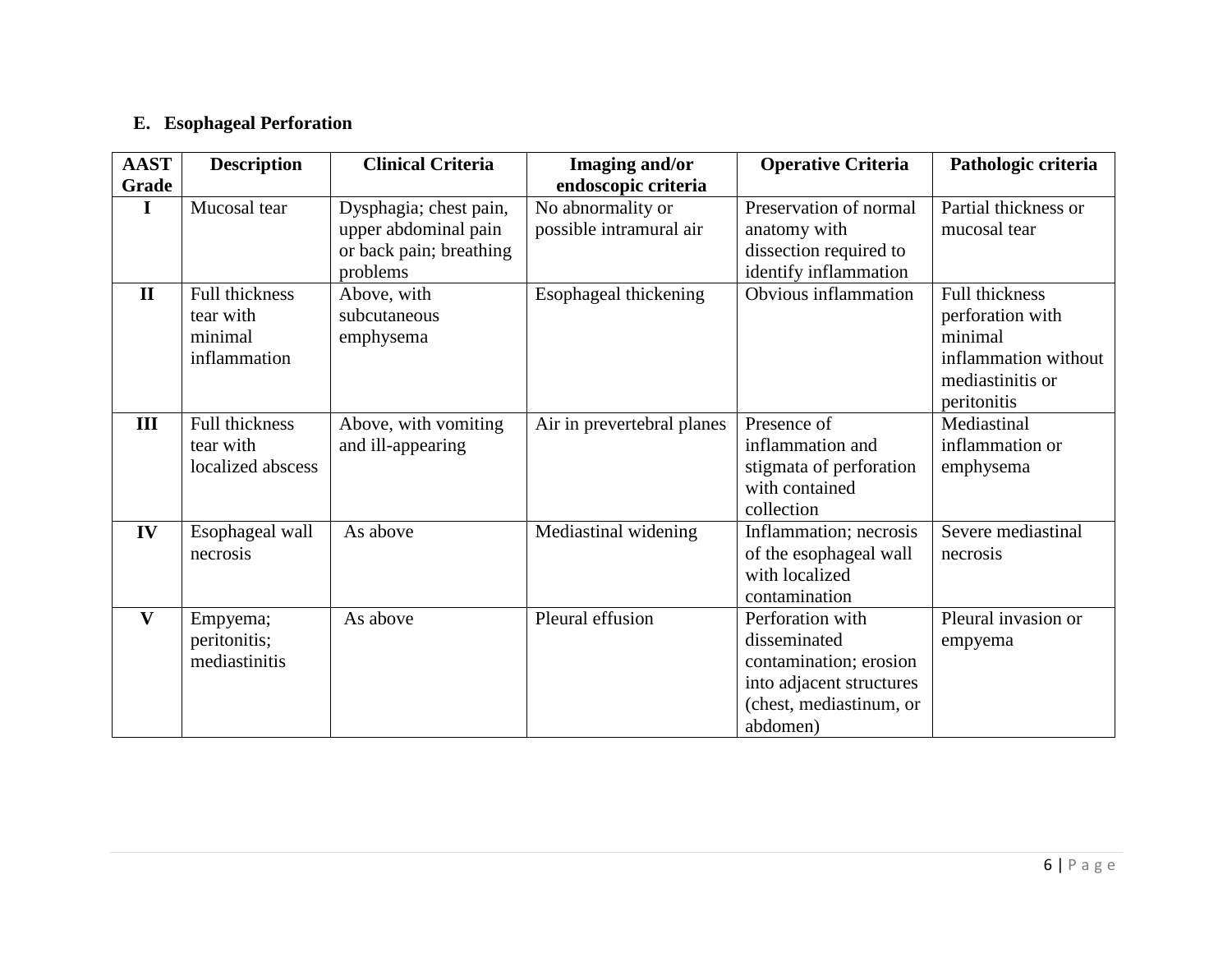### **F. Hernias (Internal or Abdominal wall)**

| <b>AAST</b><br>Grade | <b>Description</b>                                                                          | <b>Clinical Criteria</b>                                                                                                                             | <b>Imaging Criteria</b><br>(CT findings)                                                                                               | <b>Operative Criteria</b>                                                                                                                                        | <b>Pathologic Criteria</b>       |
|----------------------|---------------------------------------------------------------------------------------------|------------------------------------------------------------------------------------------------------------------------------------------------------|----------------------------------------------------------------------------------------------------------------------------------------|------------------------------------------------------------------------------------------------------------------------------------------------------------------|----------------------------------|
| I                    | Reducible hernia                                                                            | Palpable, reducible<br>hernia without fever or<br>leukocytosis                                                                                       | Hernia visible on CT                                                                                                                   | Abdominal wall defect<br>present                                                                                                                                 | N/A                              |
| $\mathbf{I}$         | Incarcerated<br>hernia without<br>bowel ischemia                                            | Local tenderness with<br>non-reducible palpable<br>hernia. No fever of<br>leukocytosis.                                                              | Hernia visible on CT                                                                                                                   | Abdominal wall defect<br>present with abdominal<br>contents lodged in<br>defect; healthy<br>appearing viscera                                                    | N/A                              |
| III                  | Incarcerated with<br>bowel ischemic<br>but viable                                           | Local tenderness with<br>non-reducible palpable<br>hernia; may be<br>associated with fever,<br>tachycardia, or<br>leukocytosis                       | Hernia visible on CT<br>with local stranding or<br>inflammatory changes                                                                | Abdominal wall defect<br>present with abdominal<br>contents lodged in<br>defect; visibly inflamed<br>but viable appearing<br>viscera                             | N/A                              |
| IV                   | Incarcerated<br>hernia with<br>gangrenous<br>bowel or<br>perforation with<br>local spillage | Local tenderness with<br>guarding, non-reducible<br>palpable hernia with<br>associated skin changes<br>such as erythema                              | Hernia visible on CT<br>with local stranding or<br>inflammatory changes as<br>well as contained fluid<br>collection                    | Abdominal wall defect<br>present with abdominal<br>contents lodged in<br>defect; gangrenous or<br>perforated abdominal<br>contents                               | Local necrosis or<br>perforation |
| $\mathbf{V}$         | Incarcerated with<br>perforation and<br>diffuse<br>peritoneal<br>contamination              | Diffuse abdominal<br>tenderness with<br>guarding or rebound;<br>non-reducible palpable<br>hernia with associated<br>skin changes such as<br>erythema | Hernia visible on CT<br>with local stranding or<br>inflammatory changes as<br>well as diffuse fluid<br>collections and<br>inflammation | Abdominal wall defect<br>present with abdominal<br>contents lodged in<br>defect; gangrenous or<br>perforated abdominal<br>contents with diffuse<br>contamination | Local necrosis or<br>perforation |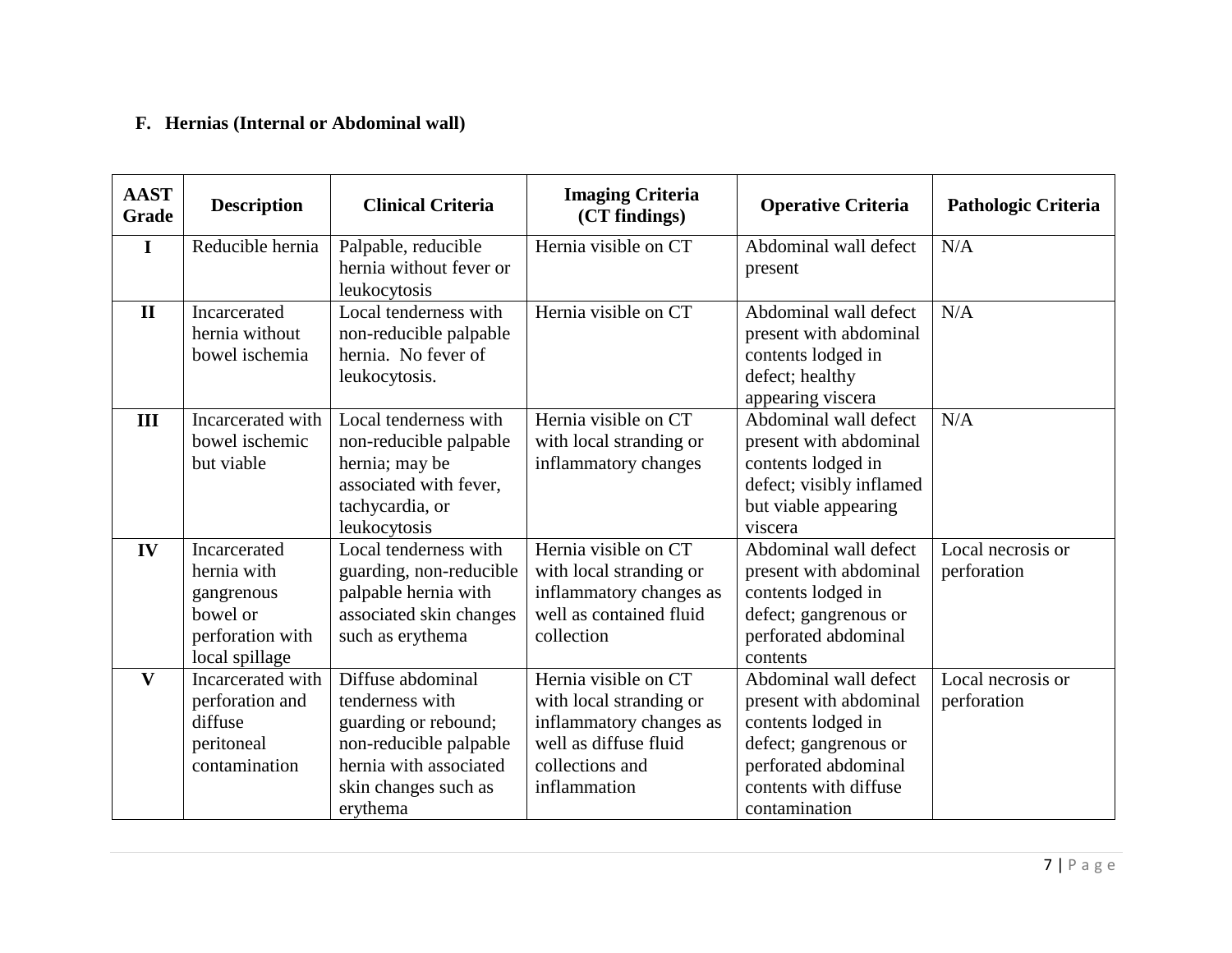### **G. Infectious Colitis**

| <b>AAST</b><br>Grade | <b>Description</b>                                                                                                          | <b>Clinical Criteria</b>                                                                                                 | <b>Imaging Criteria</b><br>(CT findings)                                                    | <b>Operative Criteria</b>                                                                  | <b>Pathologic Criteria</b>                                                                  |
|----------------------|-----------------------------------------------------------------------------------------------------------------------------|--------------------------------------------------------------------------------------------------------------------------|---------------------------------------------------------------------------------------------|--------------------------------------------------------------------------------------------|---------------------------------------------------------------------------------------------|
| 1                    | Mucosal disease<br>with positive<br>cultures or other<br>confirmatory<br>laboratory<br>testing                              | Diarrhea and/or<br>abdominal pain with<br>positive stool cultures<br>or toxin assays;<br>inflamed mucosa on<br>endoscopy | Normal CT                                                                                   | Normal colon                                                                               | Mucosal<br>inflammatory<br>changes on biopsy,<br>positive stool cultures<br>or toxin assays |
| $\mathbf{H}$         | Colon wall<br>thickening by<br>cross-sectional<br>imaging or<br>pseudo-<br>membranes on<br>endoscopy                        | Diarrhea and/or<br>abdominal pain, and/or<br>abdominal tenderness<br>with pseudo-<br>membranes on<br>endoscopy           | Localized colonic wall<br>thickening                                                        | Localized thickened<br>but otherwise normal<br>colon                                       | Transmural colonic<br>inflammation                                                          |
| III                  | Colon wall<br>thickening with<br>ascites or diffuse<br>colonic dilation<br>or diffuse<br>coalescing<br>pseudo-<br>membranes | Abdominal pain and<br>tenderness and/or<br>distension; coalescing<br>pseudomembranes by<br>endoscopy                     | Diffuse colonic<br>thickening or localized<br>thickening and free intra-<br>abdominal fluid | Diffusely thickened<br>colon or localized<br>thickening with free<br>intra-abdominal fluid | Transmural colonic<br>inflammation                                                          |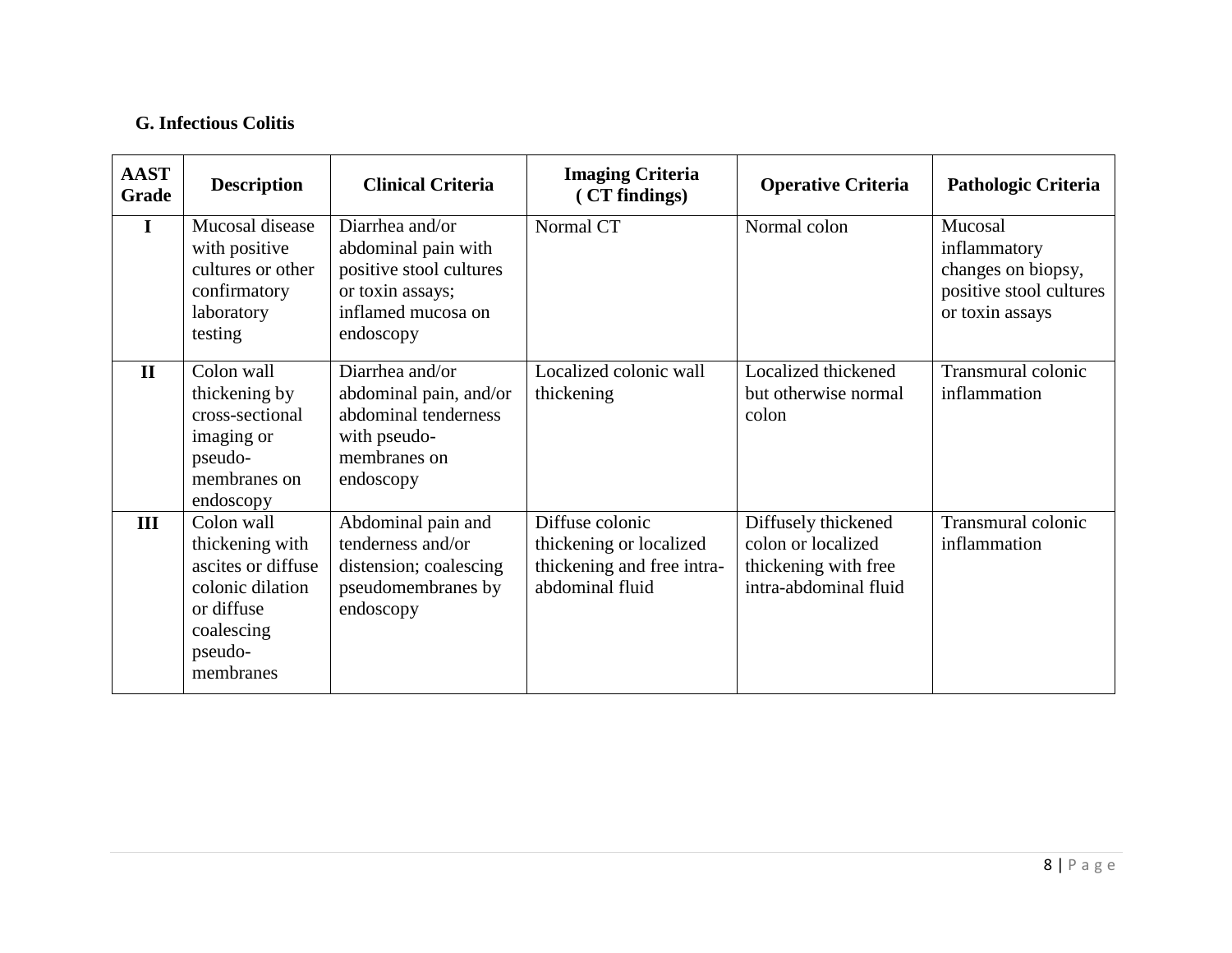| Grade | <b>Description</b>                                                           | <b>Clinical Criteria</b>                                                | <b>Imaging Criteria</b><br>(CT findings)                                          | <b>Operative Criteria</b>                                                                                                                   | <b>Pathologic Criteria</b>                                                     |
|-------|------------------------------------------------------------------------------|-------------------------------------------------------------------------|-----------------------------------------------------------------------------------|---------------------------------------------------------------------------------------------------------------------------------------------|--------------------------------------------------------------------------------|
| IV    | Localized<br>colonic necrosis,<br>with or without<br>perforation             | Abdominal pain with<br>peritonitis and mucosal<br>necrosis by endoscopy | Colonic thickening with<br>free fluid $+/-$ evidence of<br>perforation or abscess | Colonic thickening<br>with localized or<br>discontinuous<br>transmural necrosis or<br>ischemia with or<br>without perforation or<br>abscess | Transmural colonic<br>inflammation with<br>areas of necrosis                   |
| v     | Diffuse<br>transmural<br>colonic necrosis,<br>with or without<br>perforation | Abdominal pain with<br>peritonitis mucosal<br>necrosis by endoscopy     | Colonic thickening with<br>free fluid $+/-$ evidence of<br>perforation or abscess | Diffuse colonic<br>necrosis with or<br>without perforation or<br>abscess                                                                    | Transmural colonic<br>inflammation with<br>areas of full thickness<br>necrosis |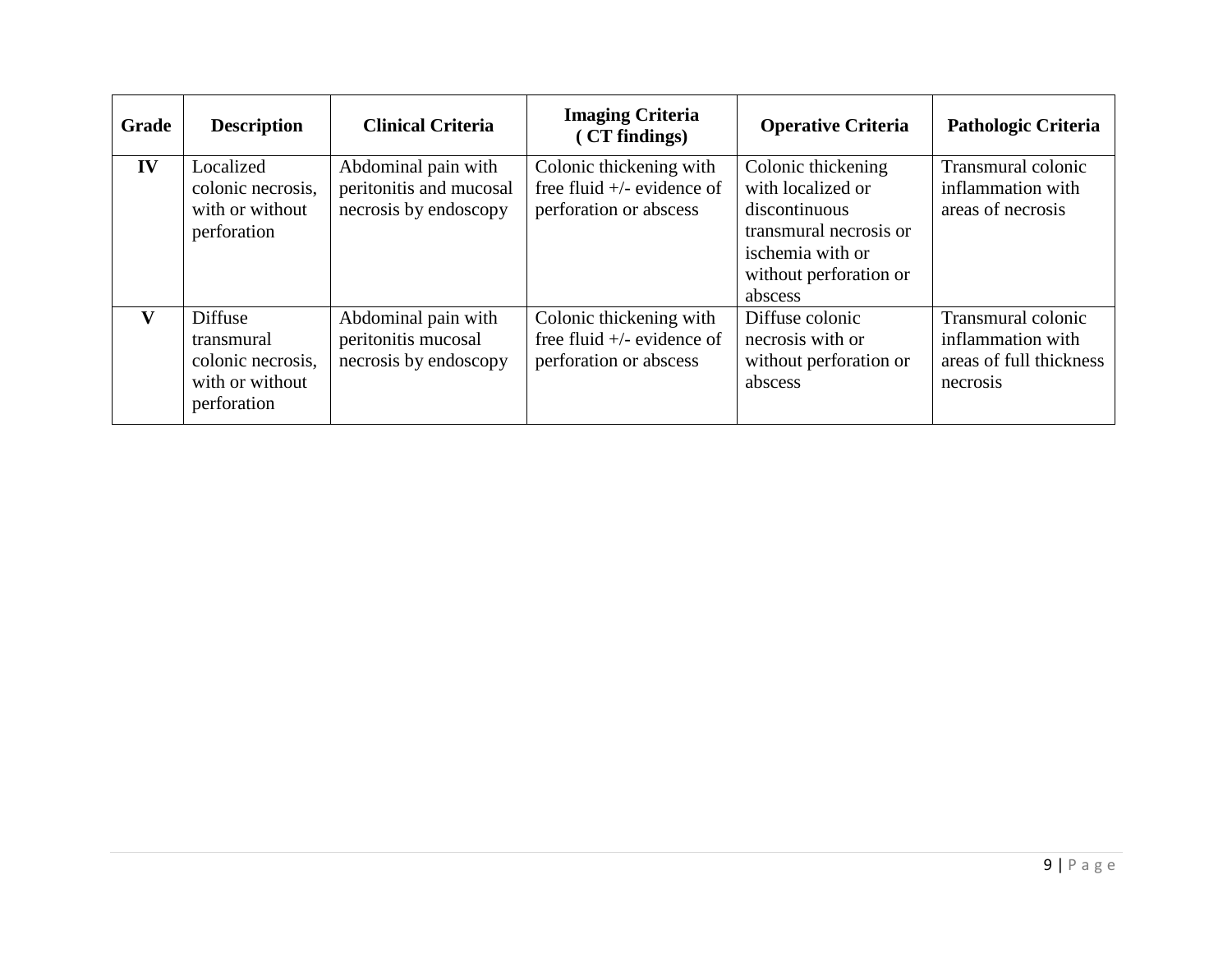### **H. Intestinal Obstruction Due to Adhesions**

| <b>AAST</b>  | <b>Description</b>                                                                    | <b>Clinical Criteria</b>                                                                             | <b>Imaging Criteria</b>                                                                                                                                | <b>Operative Criteria</b>                                                                       | Pathologic criteria              |
|--------------|---------------------------------------------------------------------------------------|------------------------------------------------------------------------------------------------------|--------------------------------------------------------------------------------------------------------------------------------------------------------|-------------------------------------------------------------------------------------------------|----------------------------------|
| Grade        |                                                                                       |                                                                                                      | (CT findings)                                                                                                                                          |                                                                                                 |                                  |
| $\mathbf I$  | Partial SBO                                                                           | Some flatus; normal or<br>hypoactive bowel<br>sounds; minor<br>abdominal distention                  | Normal imaging or<br>minimal intestinal<br>distension                                                                                                  | Minimal intestinal<br>distension with no<br>evidence of bowel<br>obstruction                    | N/A                              |
| $\mathbf{I}$ | Complete SBO;<br>bowel viable and<br>not compromised                                  | Minimal to no flatus;<br>hypoactive bowel<br>sounds; distension<br>without generalized<br>tenderness | Intestinal distension with<br>transition point; delayed<br>contrast flow with some<br>distal contrast; no<br>evidence of bowel<br>compromise           | Intestinal distention<br>with transition point;<br>no evidence of bowel<br>compromise           | N/A                              |
| III          | Complete SBO<br>with<br>compromised but<br>viable bowel                               | No flatus; absent bowel<br>sounds; abdominal<br>distension with<br>localized tenderness              | Intestinal distension with<br>transition point and no<br>distal contrast flow;<br>evidence of complete<br>obstruction or impending<br>bowel compromise | Intestinal distention<br>with impending bowel<br>compromise                                     | N/A                              |
| IV           | Complete SBO<br>with non-viable<br>bowel or<br>perforation with<br>localized spillage | Obstipation; abdominal<br>distension with diffuse<br>tenderness, rebound,<br>guarding                | Evidence of localized<br>perforation or free air;<br>bowel distension with<br>free air or free fluid                                                   | Intestinal distension<br>with localized<br>perforation or free fluid                            | Bowel gangrene or<br>perforation |
| $\mathbf{V}$ | SB perforation<br>with diffuse<br>peritoneal<br>contamination                         | Abdominal distension<br>with evidence of<br>peritonitis                                              | Bowel perforation with<br>free air and free fluid                                                                                                      | Intestinal distension<br>with perforation, free<br>fluid and evidence of<br>diffuse peritonitis | Bowel gangrene or<br>perforation |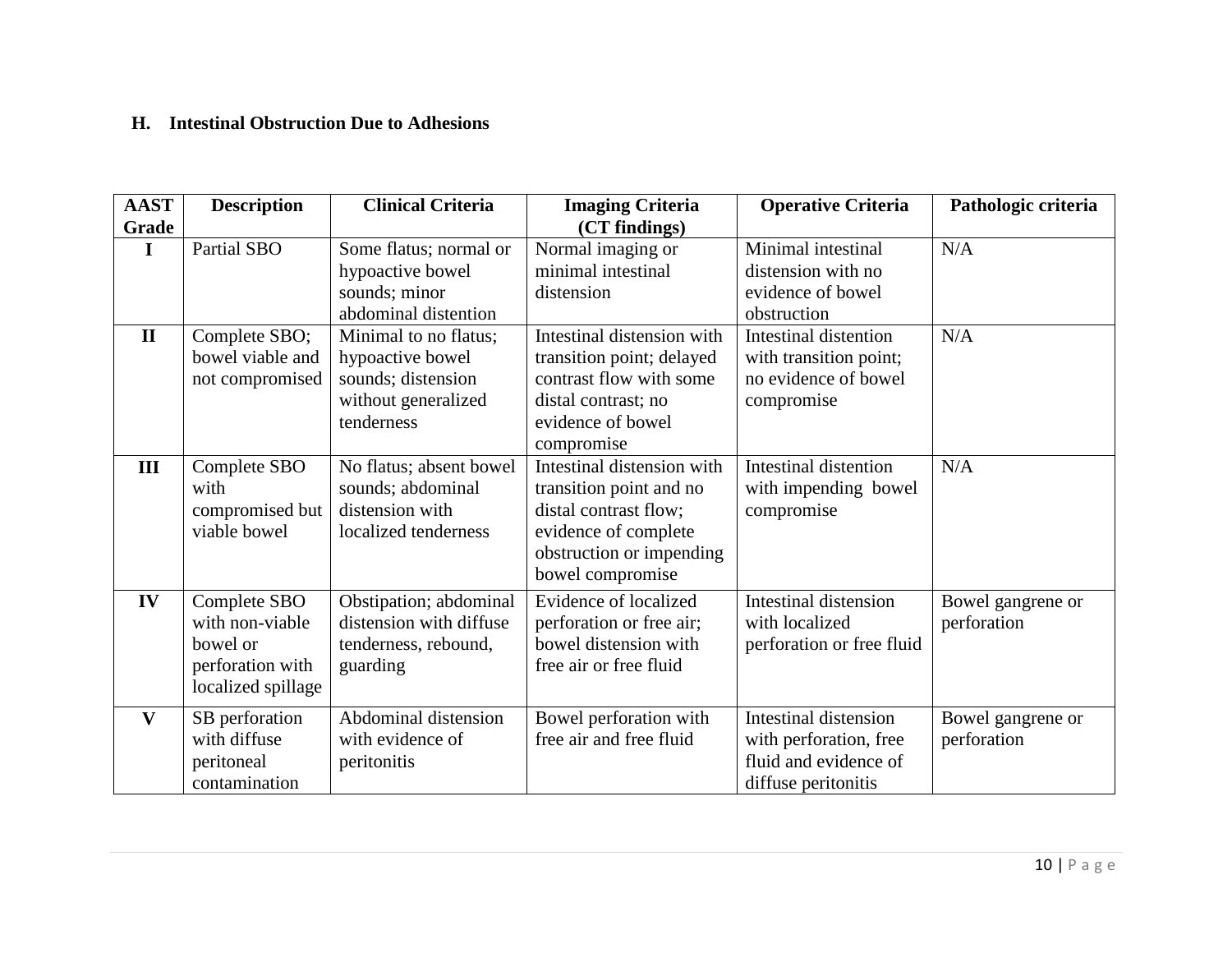### **I. Intestinal Arterial Ischemia of the Bowel**

| <b>AAST</b><br>Grade | <b>Description</b>                                                                        | <b>Clinical Criteria</b>                                       | <b>Imaging Criteria</b><br>(CT findings)                                                                                                     | <b>Operative Criteria</b>                                                   | <b>Pathologic Criteria</b>                        |
|----------------------|-------------------------------------------------------------------------------------------|----------------------------------------------------------------|----------------------------------------------------------------------------------------------------------------------------------------------|-----------------------------------------------------------------------------|---------------------------------------------------|
| I                    | Bowel ischemia<br>without tissue<br>loss                                                  | Anorexia with<br>abdominal pain                                | Wall thickening and<br>mucosal edema with<br>enhancement.                                                                                    | Normal appearing<br>bowel                                                   | Ischemia without<br>ulceration                    |
| $\mathbf{I}$         | Bowel ischemia<br>with mucosal<br>ulceration only,<br>without<br>transmural<br>infarction | Abdominal pain out of<br>proportion to exam; no<br>peritonitis | Wall thickening and<br>edema without<br>enhancement; mesenteric<br>vessel occlusion                                                          | Normal serosa,<br>mucosal ischemia and<br>ulceration                        | Mucosal ulceration                                |
| III                  | Segmental<br>transmural bowel<br>infarction<br>without<br>perforation                     | Abdominal pain and<br>tenderness without<br>peritonitis        | Wall thickening without<br>mucosal or intestinal wall<br>enhancement; intramural,<br>portal, or mesenteric<br>pneumatosis                    | <b>Transmural necrosis</b><br>without perforation                           | <b>Transmural necrosis</b><br>without perforation |
| IV                   | Segmental<br>transmural bowel<br>infarction with<br>perforation                           | Abdominal pain and<br>tenderness with<br>peritonitis           | Pneumoperitoneum,<br>contrast extravasation,<br>abscess                                                                                      | <b>Transmural necrosis</b><br>with perforation and<br>peritonitis           | <b>Transmural necrosis</b><br>with perforation    |
| V                    | Pan-intestinal<br>infarction                                                              | Abdominal pain and<br>tenderness with<br>peritonitis           | Grade III or IV above<br>with involvement of both<br><b>Superior Mesenteric</b><br>Artery and Inferior<br>Mesenteric Artery<br>distributions | Pan-intestinal<br>infarction and necrosis<br>with or without<br>perforation | <b>Transmural infarction</b><br>with perforation  |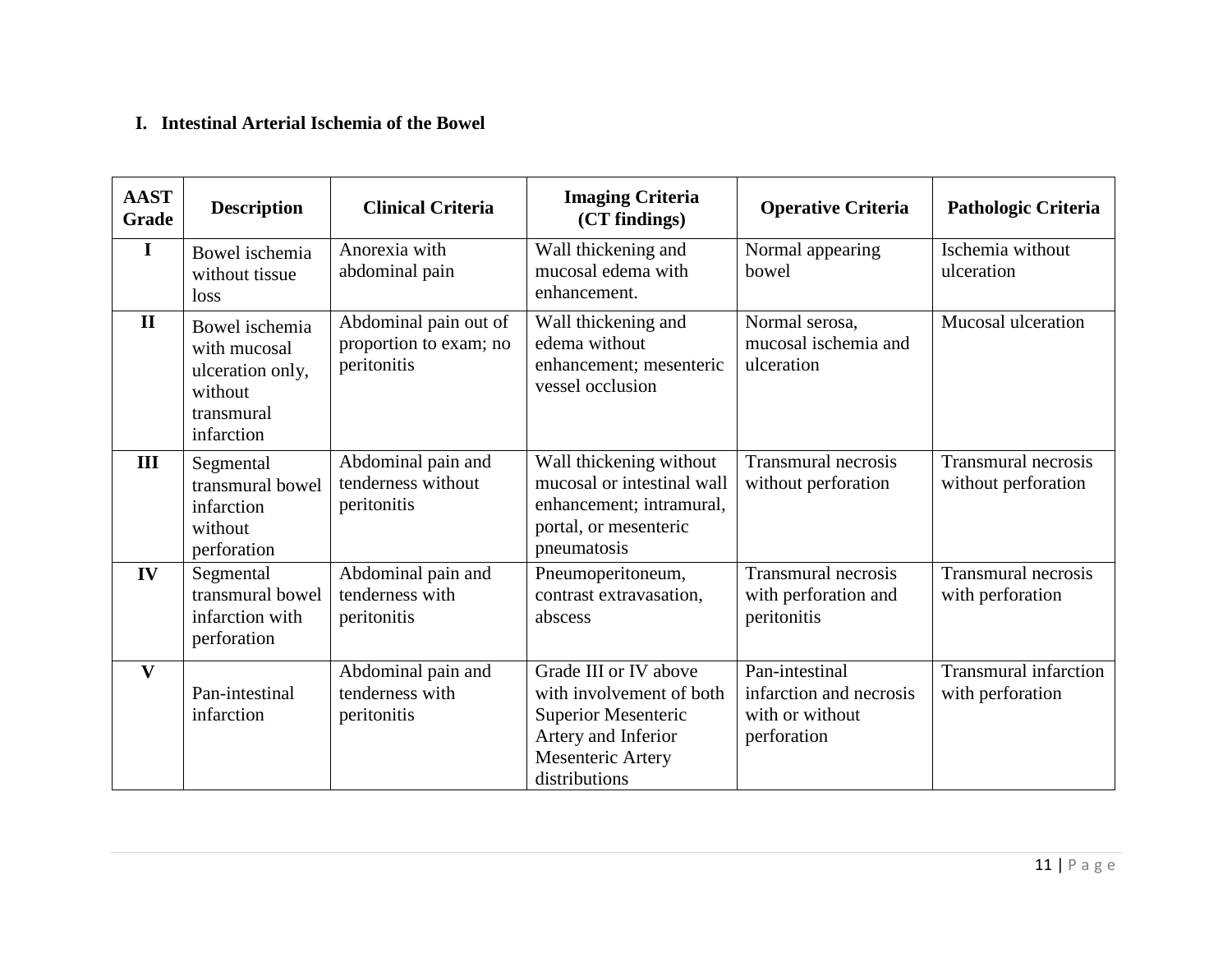### **J. Acute Pancreatitis**

| <b>AAST</b><br><b>Grade</b> | <b>Description</b>                                                                                                         | <b>Clinical Criteria</b>                                                                               | <b>Imaging Criteria</b><br>(CT findings)                                                               | <b>Operative Criteria</b>                                    | <b>Pathologic Criteria</b>                                                    |
|-----------------------------|----------------------------------------------------------------------------------------------------------------------------|--------------------------------------------------------------------------------------------------------|--------------------------------------------------------------------------------------------------------|--------------------------------------------------------------|-------------------------------------------------------------------------------|
| $\mathbf I$                 | Acute edematous<br>pancreatitis                                                                                            | Midepigastric<br>abdominal pain and<br>tenderness; elevated<br>amylase and/or lipase                   | Pancreatitis without<br>phlegmon, necrosis,<br>peripancreatic fluid<br>collection or abscess           | Edematous pancreas                                           | N/A                                                                           |
| $\mathbf{H}$                | Pancreatic<br>phlegmon or<br>peripancreatic<br>fluid collection<br>or hemorrhage                                           | Midepigastric<br>abdominal pain and<br>tenderness; elevated<br>amylase and/or lipase                   | Phlegmon or<br>peripancreatic fluid<br>collection or hemorrhage                                        | Pancreatic phlegmon or<br>peripancreatic fluid<br>collection | N/A                                                                           |
| III                         | Sterile pancreatic<br>necrosis                                                                                             | Midepigastric<br>abdominal pain and<br>tenderness; elevated<br>amylase and/or lipase                   | Pancreatic necrosis<br>without extraluminal air<br>or abscess                                          | Pancreatic necrosis<br>without purulence or<br>abscess       | Gram stain and<br>culture of necrosis<br>negative for<br>organisms            |
| IV                          | Infected<br>pancreatic<br>necrosis or<br>abscess                                                                           | Severe midepigastric<br>abdominal pain and<br>tenderness; elevated<br>amylase and/or lipase            | Pancreatic necrosis with<br>extraluminal air or<br>abscess                                             | Pancreatic necrosis<br>with purulence or<br>abscess          | Gram stain and<br>culture of necrosis or<br>abscess positive for<br>organisms |
| $\mathbf{V}$                | Extra-pancreatic<br>extension of<br>pancreatic<br>necrosis<br>involving<br>adjacent organs,<br>such as colonic<br>necrosis | Severe diffuse<br>midepigastric<br>abdominal pain and<br>tenderness; elevated<br>amylase and/or lipase | Extra-pancreatic<br>extension of necrosis<br>involving adjacent<br>organs, such as colonic<br>necrosis | Involvement or<br>necrosis of adjacent<br>organs             | Involvement or<br>necrosis of resected<br>adjacent organs                     |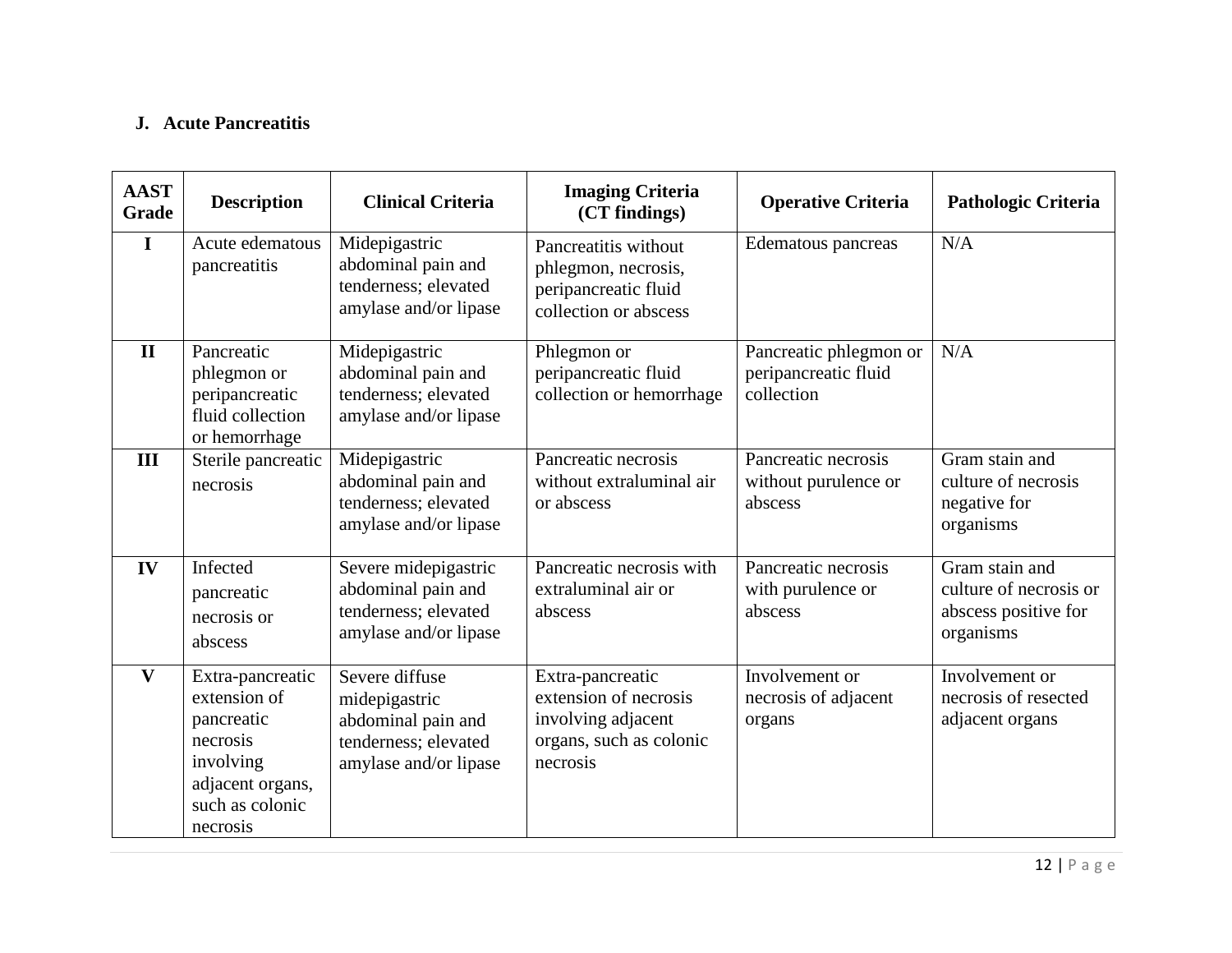# **K. Pelvic Inflammatory Disease**

| <b>AAST</b><br>Grade | <b>Description</b>                                                | <b>Clinical Criteria</b>                                                  | <b>Imaging Criteria</b><br>(CT or US findings)              | <b>Operative Criteria</b>                                                                                                                                   | <b>Pathologic Criteria</b>                                           |
|----------------------|-------------------------------------------------------------------|---------------------------------------------------------------------------|-------------------------------------------------------------|-------------------------------------------------------------------------------------------------------------------------------------------------------------|----------------------------------------------------------------------|
| $\mathbf I$          | Inflammation of<br>the cervix                                     | None                                                                      | N/A                                                         | N/A                                                                                                                                                         | N/A                                                                  |
| $\mathbf{I}$         | Purulent cervical<br>drainage                                     | None OR vaginal<br>discharge, vaginal<br>irritation, pelvic<br>discomfort | N/A                                                         | N/A                                                                                                                                                         | None or positive<br>cervical cultures for<br>organisms               |
| III                  | Inflammation of<br>the tubes,<br>ovaries, and/or<br>entire uterus | Above, plus pelvic pain<br>or discomfort; fever                           | Inflammation of pelvic<br>organ or organs                   | None, or purulent<br>pelvic fluid on<br>laparoscopy                                                                                                         | None or positive<br>cervical cultures for<br>organisms               |
| IV                   | Tubo-ovarian<br>abscess,<br>pyometra                              | Severe pelvic pain;<br>fever                                              | Inflammation and<br>abscess of pelvic organ<br>or organs    | Drainage of tubo-<br>ovarian abscess or<br>pyometra                                                                                                         | None, or positive<br>cervical or pelvic<br>cultures for<br>organisms |
| V                    | Generalized<br>pelvic sepsis                                      | Generalized peritonitis                                                   | Single or multiple<br>abscesses, widespread<br>inflammation | Drainage of fluid<br>collections,<br>complications related<br>to abscesses, such as<br>interloop abscesses<br>causing bowel<br>obstruction;<br>hysterectomy | None, or positive<br>cervical or pelvic<br>cultures for<br>organisms |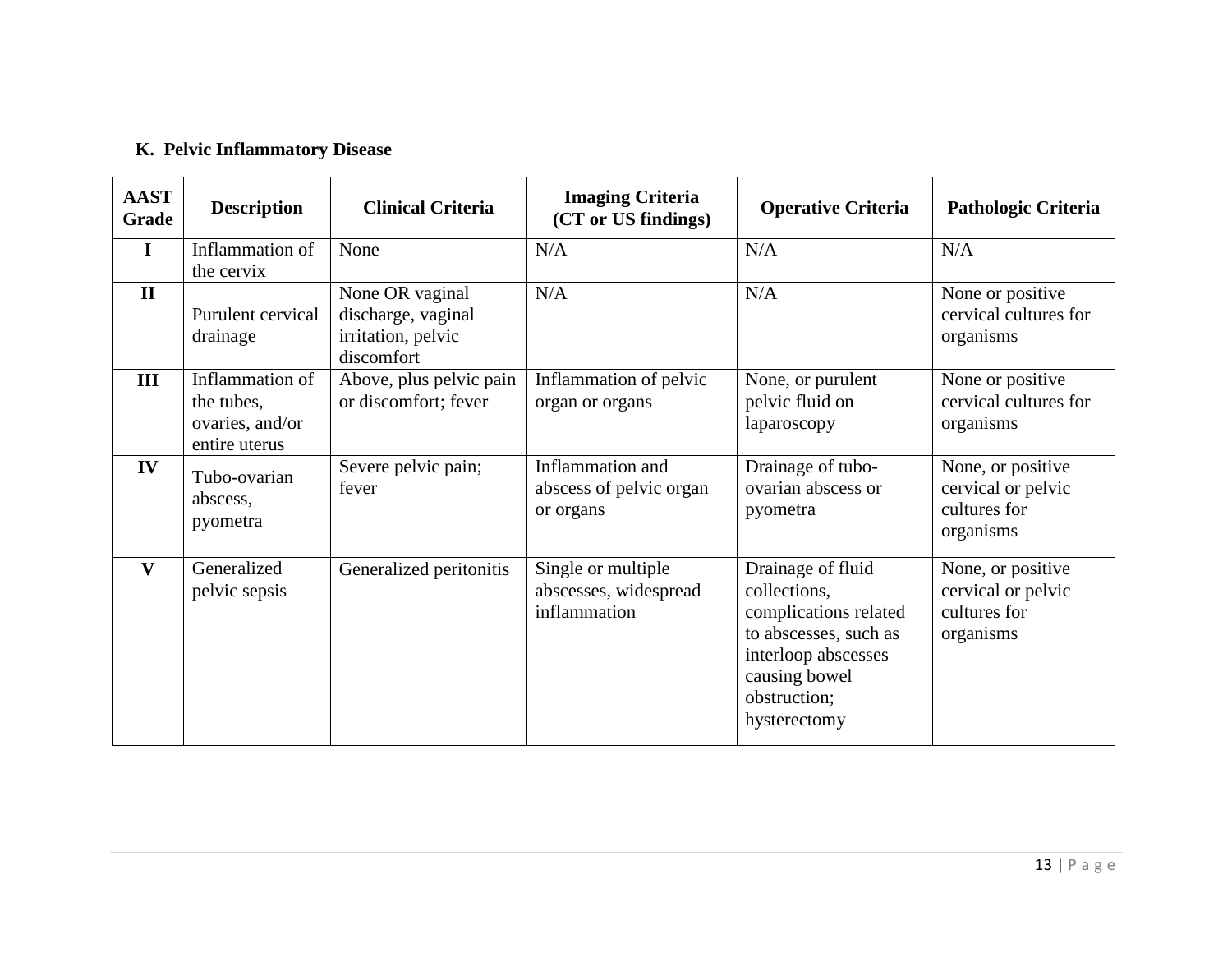# **L. Perforated Peptic Ulcer Disease (Gastric or Duodenal)**

| <b>AAST</b><br>Grade | <b>Description</b>                                                                                                         | <b>Clinical Criteria</b>                                    | <b>Imaging Criteria</b><br>(CT findings)                                                                                        | <b>Operative Criteria</b>                                                                                     | Pathologic Criteria                                    |
|----------------------|----------------------------------------------------------------------------------------------------------------------------|-------------------------------------------------------------|---------------------------------------------------------------------------------------------------------------------------------|---------------------------------------------------------------------------------------------------------------|--------------------------------------------------------|
| I                    | Micro-<br>perforation<br>without<br>peritonitis                                                                            | Discomfort in the<br>epigastric region                      | Extraluminal gas with no<br>associated inflammatory<br>changes                                                                  | Preservation of normal<br>anatomy with<br>dissection required to<br>identify the perforation                  | Perforation with<br>minimal bowel wall<br>inflammation |
| $\mathbf{I}$         | Contained<br>perforation with<br>localized<br>peritonitis                                                                  | Tenderness confined to<br>the right upper<br>quadrant (RUQ) | Extraluminal gas<br>contained in a walled off<br>collection or the<br>retroperitoneum                                           | Presence of<br>inflammation and<br>stigmata of perforation<br>with contained<br>collection                    | Perforation with<br>bowel wall<br>inflammation         |
| III                  | Perforation with<br>localized<br>peritonitis and<br>localized fluid<br>collection in<br>lesser sac or<br><b>RUQ</b>        | Tenderness confined to<br>the RUQ                           | Perforation with<br>associated collection that<br>is not contained in a<br>anatomic space or<br>abscess but not<br>disseminated | Inflammation and<br>contamination of<br>peritoneal cavity<br>confined to the RUQ                              | Perforation with<br>bowel wall<br>inflammation         |
| IV                   | Free perforation<br>with peritonitis                                                                                       | Diffuse peritonitis                                         | Perforation with<br>disseminated air and<br>fluid                                                                               | Perforation with<br>disseminated succus or<br>purulent peritonitis                                            | Perforation with<br>bowel wall<br>inflammation         |
| $\mathbf{V}$         | Perforation with<br>duodenal<br>destruction $\pm$<br>penetration into<br>adjacent organs<br>and generalized<br>peritonitis | Diffuse peritonitis                                         | Perforation with<br>disseminated air and<br>fluid with loss of local<br>anatomic planes at the<br>site of perforation           | Perforation with<br>disseminated succus or<br>purulent peritonitis and<br>erosion into adjacent<br>structures | Destructive erosion<br>of involved structures          |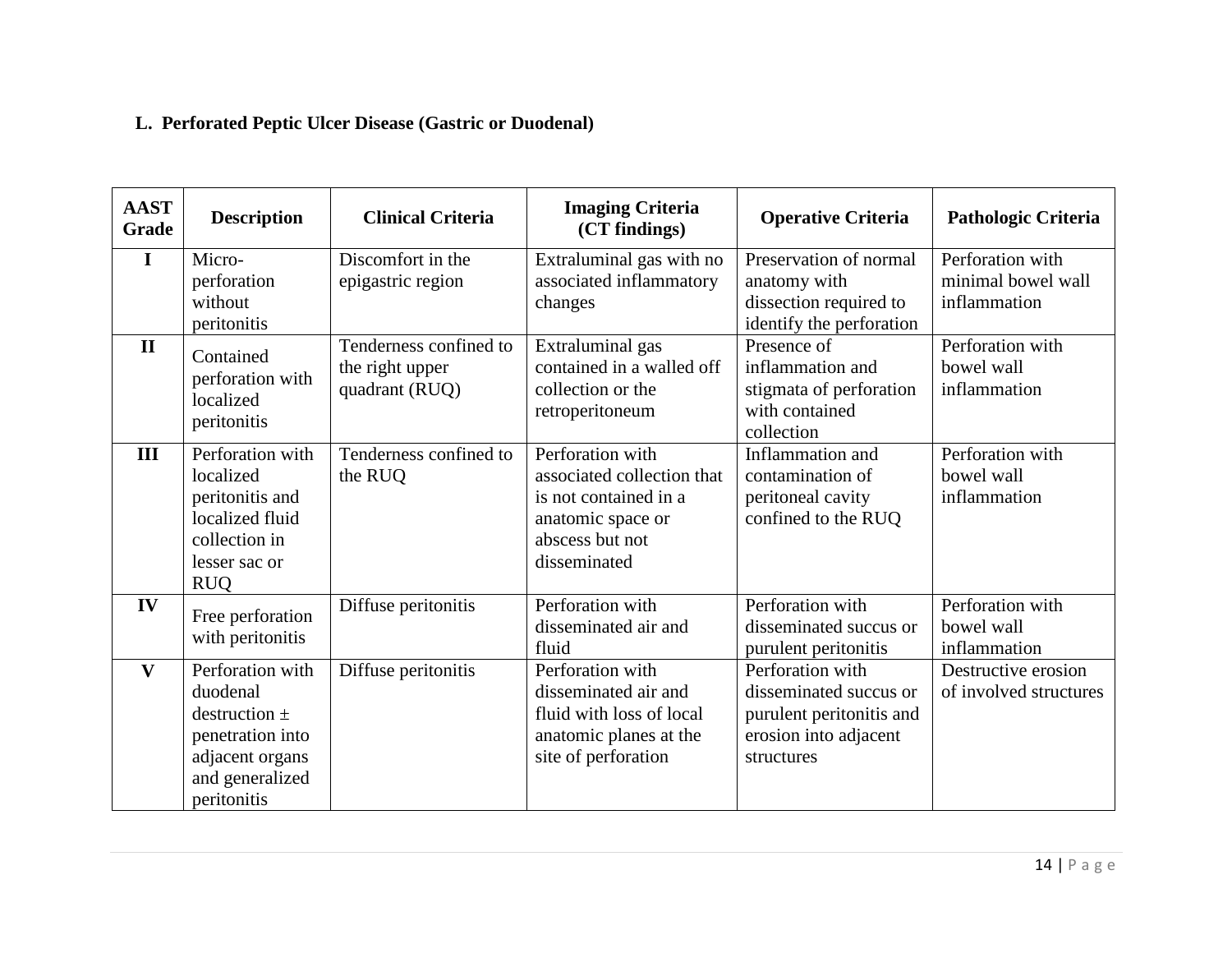### **M. Perirectal Abscess**

| <b>AAST</b><br><b>Grade</b> | <b>Description</b>                                                                                        | <b>Clinical Criteria</b>                                                                                                 | <b>Imaging Criteria</b>                                                                                                                                 | <b>Operative Criteria</b>                                                | <b>Pathologic Criteria</b>                                                              |
|-----------------------------|-----------------------------------------------------------------------------------------------------------|--------------------------------------------------------------------------------------------------------------------------|---------------------------------------------------------------------------------------------------------------------------------------------------------|--------------------------------------------------------------------------|-----------------------------------------------------------------------------------------|
| $\mathbf{I}$                | Perianal abscess                                                                                          | Anal pain and swelling,<br>erythema, tenderness                                                                          | N/A                                                                                                                                                     | Drainage of localized<br>pus                                             | N/A                                                                                     |
| $\mathbf{I}$                | Intersphincteric<br>abscess or<br>ischiorectal<br>abscess                                                 | Fever; perineal pain;<br>diffuse swelling; pain<br>with defecation;<br>palpable fluctuant area<br>on digital examination | Endorectal ultrasound<br>localization; CT may<br>localize collection but<br>MRI preferable                                                              | Drainage of localized<br>pus                                             | Culture of abscess<br>positive for<br>organisms                                         |
| III                         | Horseshoe<br>abscess                                                                                      | Pain with defecation;<br>palpable fluctuant area<br>on digital examination                                               | Endorectal ultrasound<br>localization; CT may<br>localize collection but<br>MRI preferable                                                              | Drainage of localized<br>pus                                             | Culture of abscess<br>positive for<br>organisms                                         |
| IV                          | Supralevator<br>abscess                                                                                   | Fever; may present<br>with sepsis or perineal<br>discomfort; may have<br>no localized clinical<br>signs                  | Endorectal ultrasound not<br>useful; CT<br>demonstrating collection                                                                                     | Drainage of localized<br>pus                                             | Culture of abscess<br>positive for<br>organisms                                         |
| V                           | Necrotizing soft<br>tissue infection<br>of the perineum,<br>buttocks, etc.,<br>AKA Fournier's<br>gangrene | Systemic signs of<br>sepsis, perineal pain<br>and swelling, cellulitis,<br>crepitus, necrotic skin<br>changes            | X-ray or CT may<br>demonstrate air in soft<br>tissues. CT or MRI may<br>demonstrate intra-<br>abdominal or retro-<br>peritoneal source of<br>infection. | Necrotic skin and soft<br>tissue of perianal,<br>perineal, and genitalia | Above, plus necrotic<br>skin and soft tissue of<br>perianal, perineal,<br>and genitalia |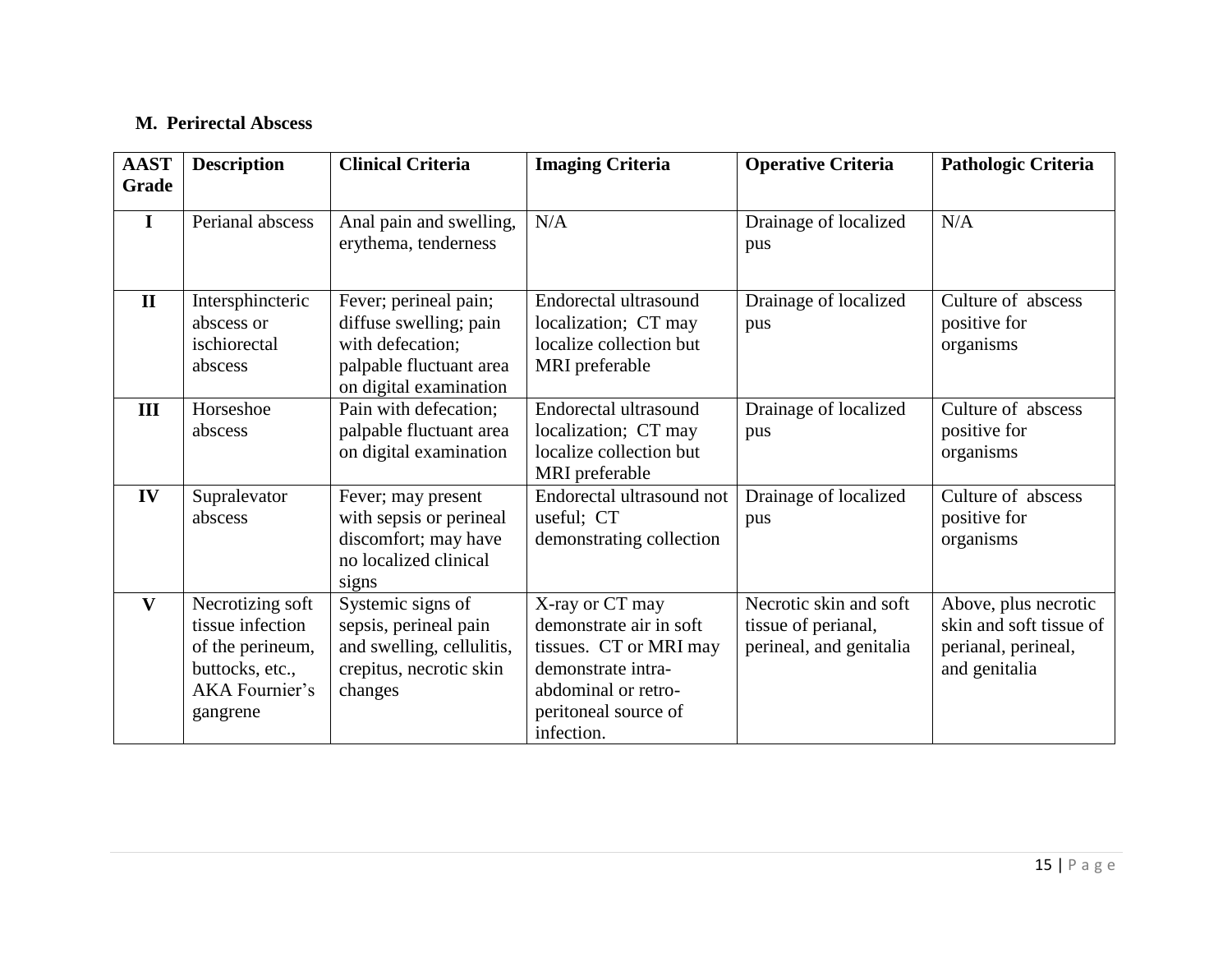# **N. Pleural Space Infection**

| <b>AAST</b><br>Grade | <b>Description</b>                                                                                  | <b>Clinical Criteria</b>                                          | <b>Imaging Criteria</b>                                                                                                             | <b>Operative Criteria</b>                                                                                          | <b>Pathologic Criteria</b>                                                        |
|----------------------|-----------------------------------------------------------------------------------------------------|-------------------------------------------------------------------|-------------------------------------------------------------------------------------------------------------------------------------|--------------------------------------------------------------------------------------------------------------------|-----------------------------------------------------------------------------------|
| $\mathbf I$          | Retained<br>hemothorax or<br>pleural effusion<br>with positive<br>pleural fluid<br>cultures         | Leukocytosis, fever,<br>chest pain                                | Pleural fluid consistent<br>with blood or infected<br>fluid no evidence of<br>loculations                                           | Retained blood, blood<br>clot, or other non-<br>purulent fluid without<br>lung trapping.                           | Culture of fluid<br>positive for<br>organisms                                     |
| $\mathbf{I}$         | Purulent, free-<br>flowing pleural<br>effusion or<br>hemothorax by<br>imaging                       | Respiratory failure,<br>leukocytosis, fever,<br>chest pain        | Pleural fluid consistent<br>with blood or infected<br>fluid; no evidence of<br>loculation                                           | Retained blood, blood<br>clot, with purulent<br>areas OR completely<br>purulent fluid.                             | Culture of fluid<br>positive for<br>organisms                                     |
| III                  | Fibrinopurulent<br>stage with<br>loculated areas<br>of effusion or<br>hemothorax                    | Respiratory failure,<br>leukocytosis, fever,<br>chest pain        | Pleural fluid consistent<br>with blood or infected<br>fluid, with evidence of<br>loculation                                         | Retained blood, blood<br>clot or other purulent<br>fluid with limited lung<br>trapping                             | Culture of fluid<br>positive for<br>organisms with areas<br>of fibrous peel       |
| IV                   | Organizing stage<br>with evidence<br>for restricted<br>lung expansion<br>and pulmonary<br>mechanics | Severe respiratory<br>failure, leukocytosis,<br>fever, chest pain | Pleural fluid consistent<br>with blood or infected<br>fluid with evidence of<br>loculation; significantly<br>decreased lung volumes | Retained blood, blood<br>clot or other purulent<br>fluid with diffuse<br>pleural inflammation<br>and lung trapping | Culture of fluid<br>positive for<br>organisms with areas<br>of fibrous peel       |
| $\mathbf{V}$         | Spontaneous<br>external drainage<br>or spreading<br>extra-thoracic                                  | Severe respiratory<br>failure, leukocytosis,<br>fever, chest pain | Above, plus severe<br>inflammatory changes of<br>adjacent abdominal,                                                                | Above, with external<br>drainage or necrotizing<br>soft tissue infection of<br>mediastinum,                        | Above, with necrotic<br>soft tissue from<br>mediastinum, or<br>subcutaneous space |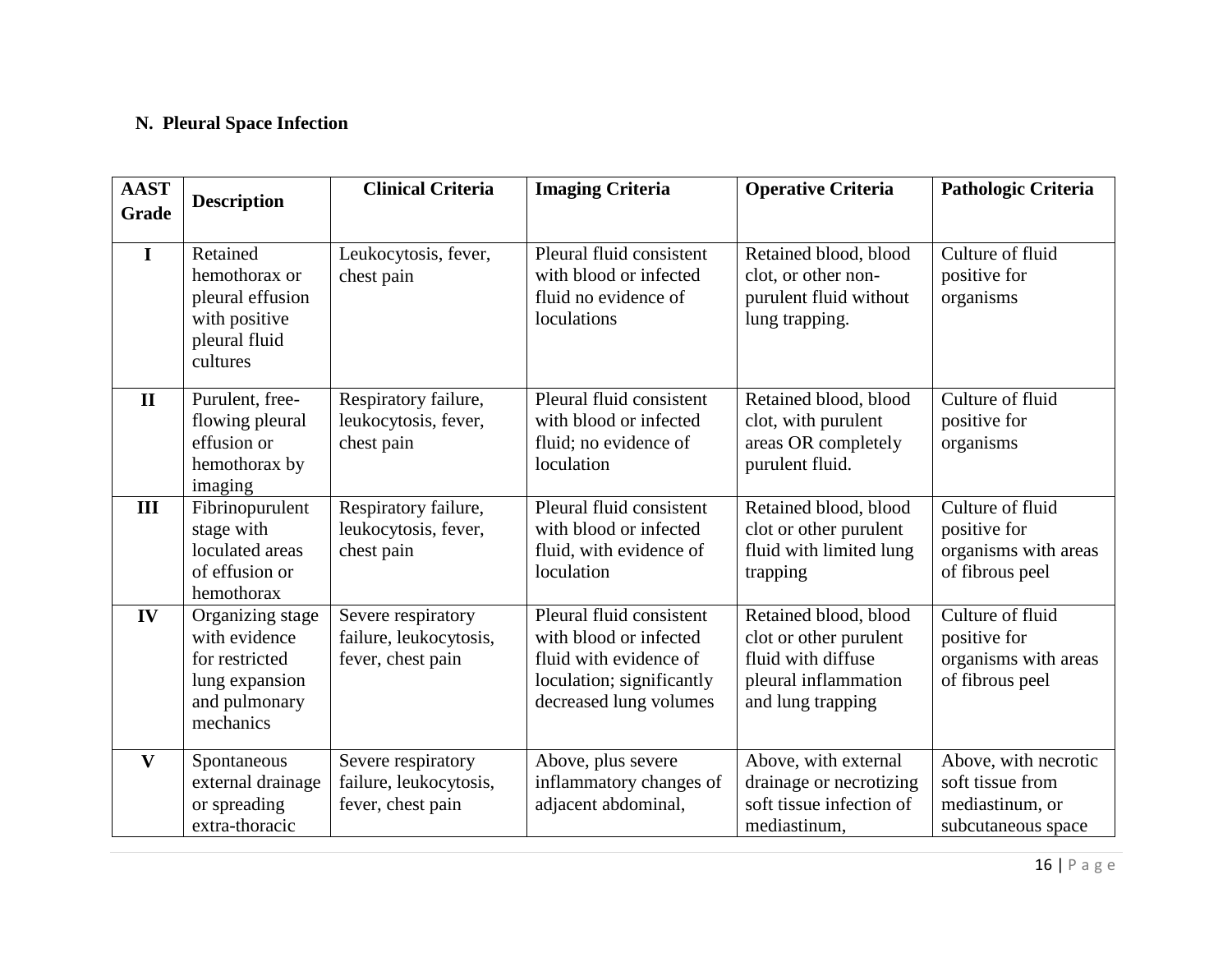| necrotizing soft | mediastinal or      | diaphragm or         |
|------------------|---------------------|----------------------|
| tissue infection | subcutaneous tissue | subcutaneous tissues |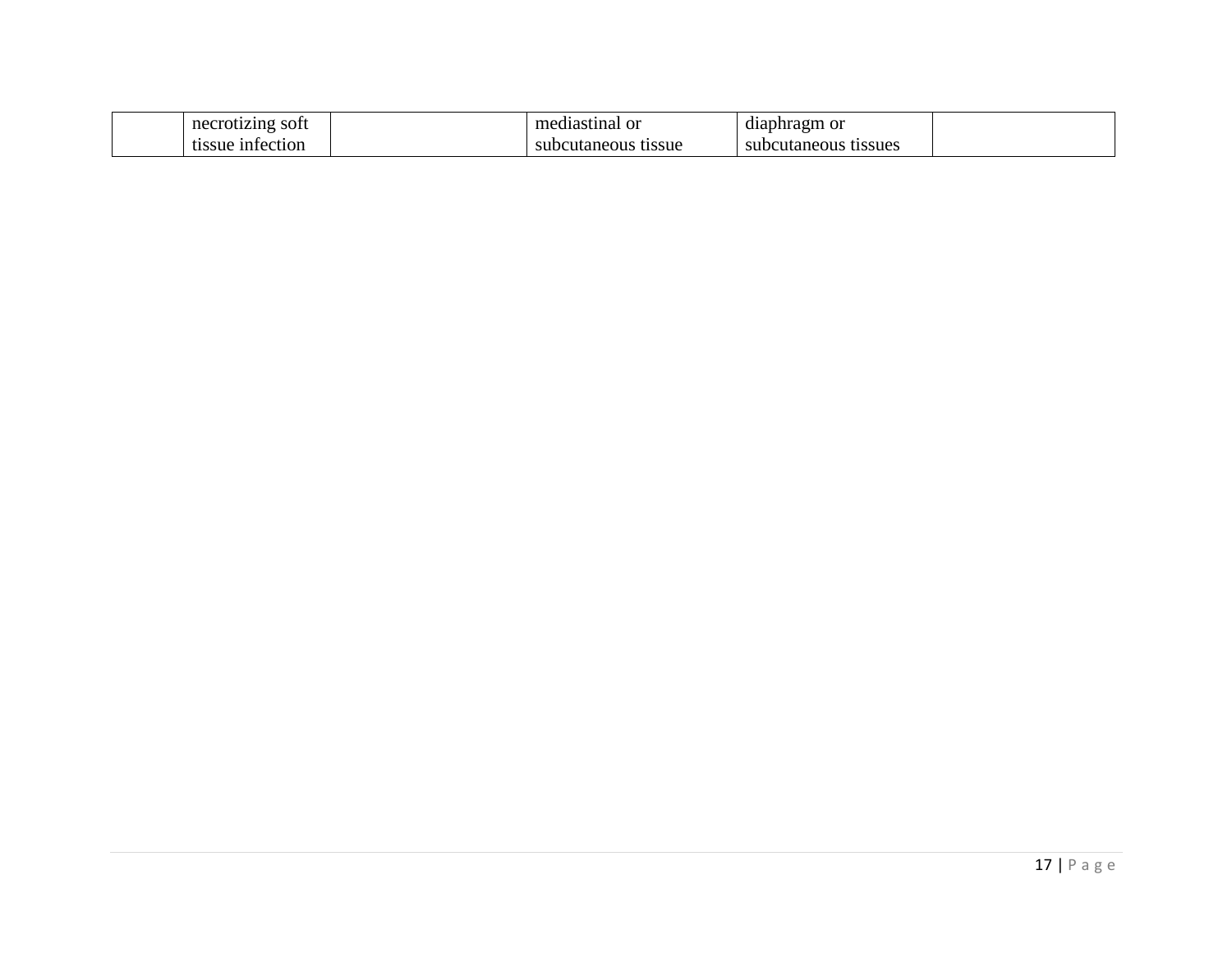### **O. Soft Tissue Infections**

| <b>AAST</b><br>Grade | <b>Description</b>                         | <b>Clinical Criteria</b>                                             | <b>Imaging Criteria</b><br>(CT findings)                                                          | <b>Operative Criteria</b>                                                    | <b>Pathologic Criteria</b>                                                                                                                                                                |
|----------------------|--------------------------------------------|----------------------------------------------------------------------|---------------------------------------------------------------------------------------------------|------------------------------------------------------------------------------|-------------------------------------------------------------------------------------------------------------------------------------------------------------------------------------------|
| $\bf{I}$             | Cellulitis                                 | Folliculitis, erysipelas,<br>impetigo, simple<br>cellulitis          | Superficial<br>inflammation with no<br>subcutaneous stranding                                     | N/A                                                                          | Acute inflammation<br>involving epidermis<br>only                                                                                                                                         |
| $\mathbf{I}$         | Superficial<br>necrosis or<br>liquefaction | Necrotizing, blistering<br>or bullous cellulitis or<br>skin necrosis | Subcutaneous<br>stranding, but no<br>abscess                                                      | N/A                                                                          | Acute inflammation<br>involving epidermis<br>and dermis                                                                                                                                   |
| III                  | Subcutaneous<br>Abscess                    | Subcutaneous abscess                                                 | Well defined (walled<br>off) subcutaneous fluid<br>collection with<br>surrounding<br>inflammation | Well defined<br>subcutaneous fluid<br>collection                             | Acute inflammation<br>involving epidermis,<br>dermis, and<br>subcutaneous fat with<br>cultures positive for<br>organisms if available                                                     |
| IV                   | Fasciitis                                  | Fasciitis                                                            | Inflammation<br>extending to fascia;<br>likely air along fascia<br>margins                        | Clear involvement of<br>fascia with healthy,<br>viable muscle<br>underneath. | Acute inflammation<br>involving epidermis,<br>dermis, sub-cutaneous<br>fat, and muscular fascia<br>with cultures positive<br>for organisms if<br>available                                |
| $\mathbf{V}$         | Myonecrosis                                | Myonecrosis                                                          | Air deep to fascia;<br>likely poor perfusion of<br>muscle                                         | Extension of necrosis<br>into muscle and deeper<br>tissue                    | Acute inflammation<br>involving epidermis,<br>dermis, sub-cutaneous<br>fat, muscular fascia,<br>adjacent tissue (muscle,<br>etc.) with cultures<br>positive for organisms<br>if available |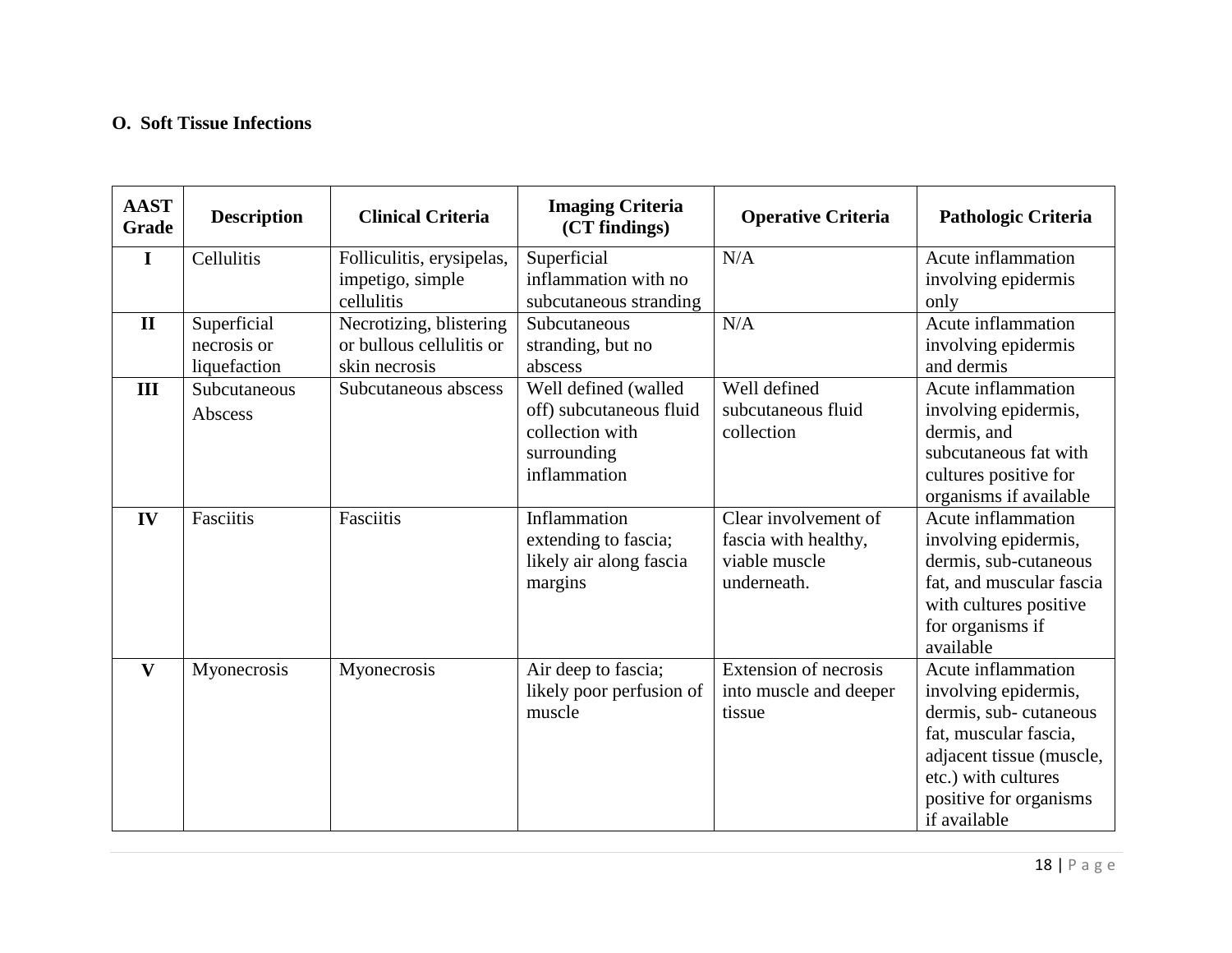### **P. Surgical Site Infections**

| Grade        | <b>Description</b>                                                                          | <b>Clinical Criteria</b>                                                                                                                                     | <b>Imaging Criteria</b><br>(CT findings)                                                                  | <b>Operative Criteria</b>                                                                      | Pathologic Criteria                                                                                        |
|--------------|---------------------------------------------------------------------------------------------|--------------------------------------------------------------------------------------------------------------------------------------------------------------|-----------------------------------------------------------------------------------------------------------|------------------------------------------------------------------------------------------------|------------------------------------------------------------------------------------------------------------|
| I            | Infection<br>involving skin<br>only                                                         | One or more of the<br>following: peri-<br>incisional erythema,<br>warmth, pain, swelling<br>without induration,<br>exudate, or wound<br>separation           | N/A                                                                                                       | N/A                                                                                            | N/A                                                                                                        |
| $\mathbf{H}$ | Infection<br>involving<br>subcutaneous<br>tissue                                            | One or more of the<br>following: peri-<br>incisional erythema<br>warmth, pain, swelling<br>plus induration or<br>exudate confined to<br>subcutaneous tissues | Soft tissue inflammatory<br>changes, phlegmon or<br>abscess in subcutaneous<br>tissues                    | Phlegmon or abscess<br>in subcutaneous<br>tissues                                              | Acute inflammation<br>limited to<br>subcutaneous tissues                                                   |
| III          | Infection<br>involving fascia<br>or muscle layer                                            | Subcutaneous abscess<br>or phlegmon extending<br>to muscle or fascia                                                                                         | Regional soft tissue<br>inflammatory changes,<br>phlegmon or abscess<br>involving muscle or<br>fascia     | Phlegmon or abscess<br>involving muscle or<br>fascia                                           | Acute inflammation<br>involving muscle or<br>fascia with cultures<br>positive for organism<br>if available |
| IV           | Infection<br>involving body<br>cavity or deep<br>space that was<br>opened or<br>manipulated | Above, plus separation<br>of fascia or subfascial<br>abscess                                                                                                 | Phlegmon or abscess<br>extending deep to muscle<br>or fascia OR fascial<br>dehiscence at surgical<br>site | Phlegm on or abscess<br>extending deep to<br>muscle or fascia OR<br>facial wound<br>dehiscence | Acute inflammation<br>involving fascia and<br>underlying tissues<br>with cultures positive                 |